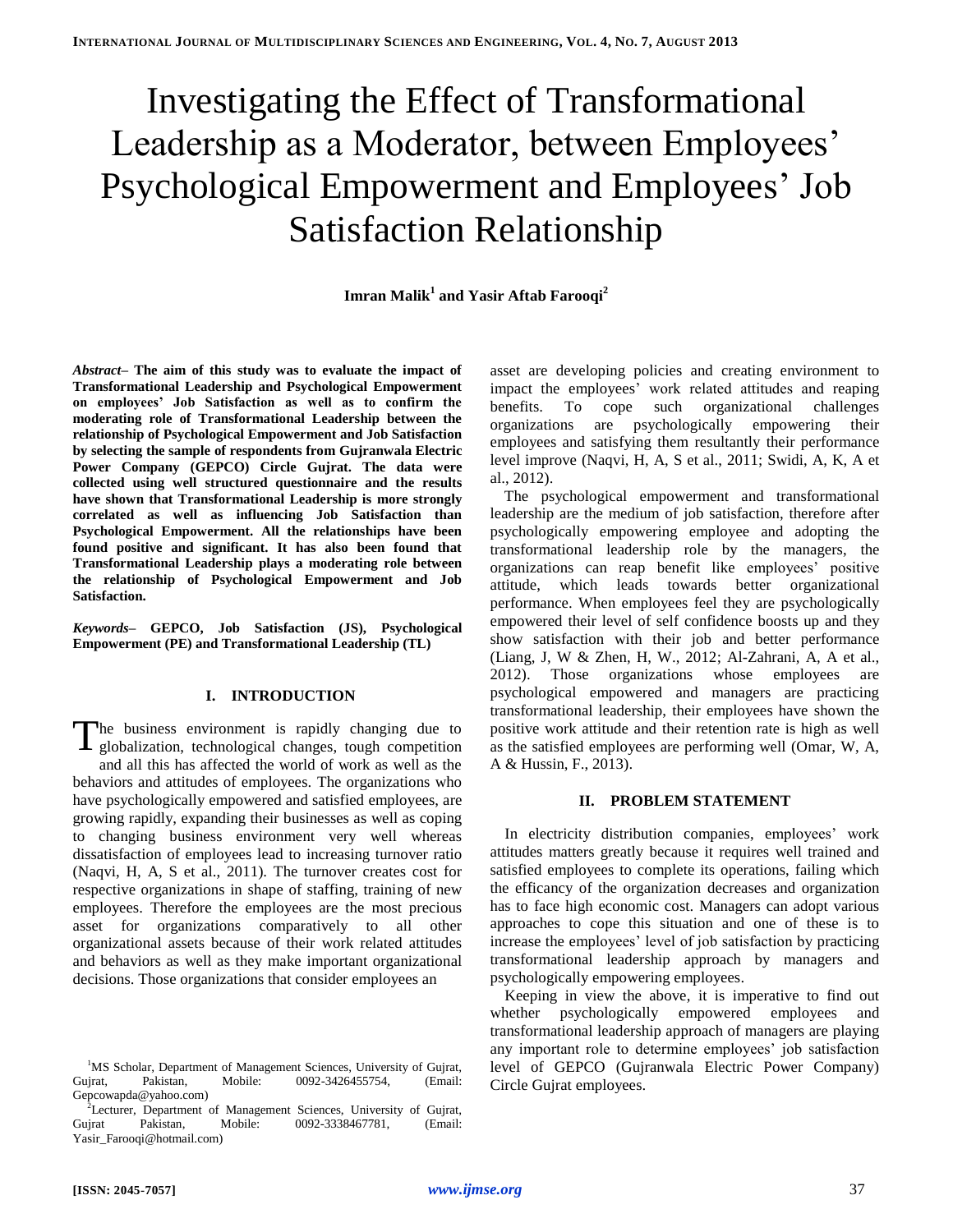#### *A) Significance of the Study*

This study is expected to help the management of GEPCO to frame strategies to manage the employees in a better way and to help to better understand as to how to increase Job Satisfaction of employees and to retain valuable employees. The result of this study may contribute to the literature concerning work related outcome variables such as Job Satisfaction, Psychological Empowerment and Transformational leadership. In addition, many of the existing works of research and models on these subjects have been based on western samples. In Pakistan it may have the opportunity to examine applicability and generality of western theories.

#### **III. RESEARCH OBJECTIVES**

The main objective of this study is to confirm the moderating role of Transformational leadership between the relationship of Psychological Empowerment and Job Satisfaction and to explain how Psychological Empowerment and Transformational Leadership perception is playing role to determine the employees' Job Satisfaction.

#### *A) Sub Objectives*

- To explore the relationship between Psychological Empowerment and Job Satisfaction.
- To explore the relationship between Transformational Leadership and Job Satisfaction.
- To determine whether Psychological Empowerment is more strongly correlated with Job Satisfaction or Transformational Leadership.
- To determine whether Psychological Empowerment is more strongly influencing Job Satisfaction or Transformational Leadership.

#### **IV. SCHEMATIC DIAGRAM**

Psychological Empowerment is the independent variable, Job Satisfaction is the dependent and Transformational Leadership is the moderating variable (Fig. 1).



#### **IV. LITERATURE REVIEW**

#### *A) Leadership*

The ability to influence a group to gain some objective is called leadership (Robbins, P.S & Judge, A.T., 2000). Leadership procedure is not just concerned with a single actor whereas it engages all other constituencies of the procedure (Randall, M.L & Coakley, A.L., 2007).In a leadership process the leader influences on the behavior of others for the accomplishment of specific goal (Voon, L.M. et al., 2011; Adriana, T., 2012).

#### *B) Transformational Leadership*

The people who are engage in transformational leadership, they transform their basic convictions, vision, focus on requirement of individuals and motivate them to sacrifice their personal interest over organizational interest. They show the extra enthusiasm to gain goals (Robbins, P.S & Judge, A. T., 2000; Luthans, F., 2005). The construct of transformational leadership has been built upon following four dimensions

*Idealized Influence or Charisma*: they give vision and strategy, get respect, develop cohesion, synergy and reliance *Inspirational Motivation*: motivate and inspire, explain the clarity of goals and set high targets. *Intellectual Stimulation*: they encourage creativity and innovation rather than maintenance, help group members to resolve critical issues. *Individual Consideration*: consider each and every follower needs, highlight employee potential and capabilities and assist them for their development (Robbins, P.S & Judge, A. T., 2000; Luthans, F., 2005; Afshari, M. et al., 2012).

#### *C) Job Satisfaction*

Having constructive feelings about job after its appraisal and the primary contributors to the job satisfaction are work itself, career advancement, salary, peers, development, autonomy (Robbins, P.S & Judge, A. T., 2000). Job satisfaction indicates towards the employees' own perception about their work (Kamal, Y & Ferdousi, M.M., 2008). The employees' level of job satisfaction dependents on different factors like supervisor's behavior, co-workers behavior's, salary, promotion opportunities, job, working environment and organizational characteristics (Sowmya,R.K & Panchanatham,N., 2011).

#### *D) Psychological Empowerment*

Involving employees in decision making processes, giving them autonomy to complete their tasks and ensuring them that their work has great importance for organization is called employee empowerment (Robbins, P.S & Judge, A., 2000). Employee empowerment means sharing the information about vision, clarity of goals and defining the borders of decision making process (Nanda, N & Nanda, I., 2006). The construct of psychological empowerment comprised on four dimensions Meaning, competence, autonomy and impact

*Meaning*: employee's value of set or pursued goals comparing with his own beliefs and standards. *Competence*: The faith that the individual is capable to perform certain tasks proficiently. *Impact*: The extent to which employee can influence on management, operation and strategic issues. *Autonomy:* The degree to which individual can exercise his actions regarding work related activities at his own discretion (Ghani, A.A.N. et al., 2009; Choong, O.Y., 2011).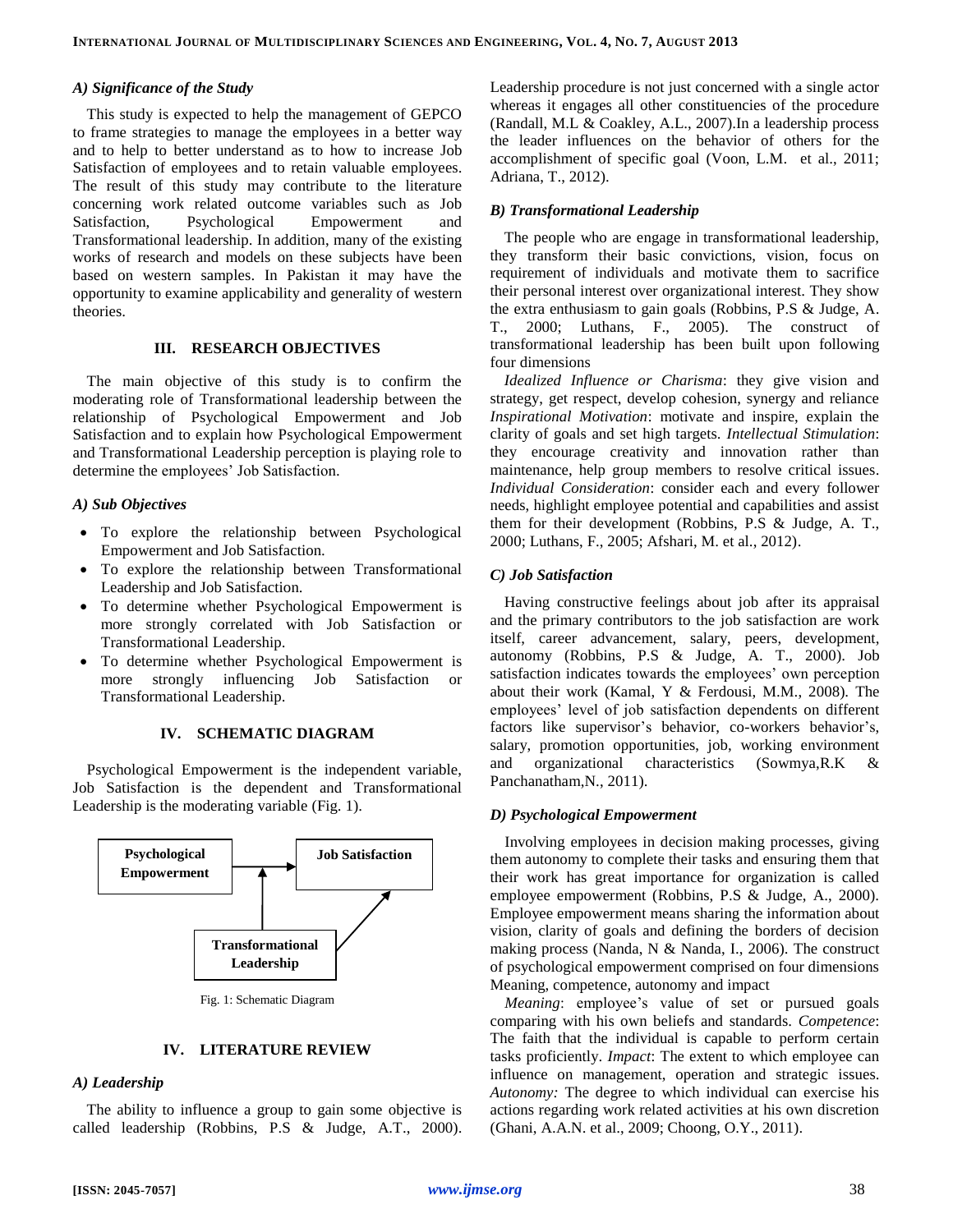#### *E) Psychological Empowerment and Job Satisfaction*

Psychological Empowerment can be considered as a medium to enhance job satisfaction (Patah, A, R, O, M et al., 2009). When employees found their jobs meaningfulness, they have the autonomy and decision making power their job satisfaction level increases (Patah, A, R, O, M et al., 2009).Psychological Empowerment work as a main predictor of their satisfaction with job, the high level of feelings about empowerment reasons to increase job satisfaction level whereas on the other hand low level of feelings reason to decrease in job satisfaction level (Dhladhla, J, T., 2011; Indradevi, R, D., 2011). The relationship between psychological empowerment and employees' work related attitudes have been proved and it is found psychological empowerment is essential to increase employees' job satisfaction and also reasons to retain them (Liang, J, W & Zhen, H, W., 2012). The employees' psychological empowerment level can be increased by providing opportunities of participation in decision making, nurturing good environment as well as matching the vales of employees with their work ultimately reasons to increase the employees job satisfaction (Liang, J, W & Zhen, H, W., 2012; Al-Zahrani, A, A et al., 2012). When employees feel that they are powerful and can influence others ultimately they bcome confident and perform better as well as their job satisfaction level inicreases (Swidi, A, K, A et al., 2012).

#### *F) Transformational Leadership and Job Satisfaction*

The Transformational Leadership behavior is positively associated with employees' job satisfaction (Givens, J, Roger, 2008). The transformational leadership approach reasons to increase the employees' job satisfaction level by empowering and clarifying their roles**.** (Gill, A. et al., 2010). To increase the job satisfaction level of employees, the transformational leadership style of managers plays a major role (Shibru, B & Darshan, M, G., 2011). The practicing of any transformational leadership component reasons to increase the job satisfaction of peers and all components of transformational leadership has been found significantly correlated with employees' job satisfaction (Hashim, J et al., 2010; Mohammad, S, I, S et al., 2011; Shibru, B & Darshan, M, G., 2011). There has been found positive relationship between charisma, intellectual stimulation, inspirational motivation and job satisfaction whereas on the other hand there has been found negative relationship between individual consideration and job satisfaction (Omar, W, A, A & Hussin, F., 2013).

## *G) Transformational Leadership as a Moderator*

Transformational Leadership behavior heavily influences on the job satisfaction level of employees resultantly employees' job satisfaction level increases and their performances improve (Givens, J, Roger, 2008). Transformational leadership style affects the employees' job satisfaction level through intervening role of employees' psychological empowerment and such relationship shows that the manager's behaviour also results to increase the employees' psychological empowerment. As the level of transformational leadership behavior will increase the

perception of four components of psychological empowerment will increase besides employees' job satisfaction level too (Dhladhla, J, T., 2011).Transformation leadership style reasons to establish the sense of meaning among employees after articulating and sharing vision and aligning task of the employees accordingly, resultantly employees' job satisfaction level increase (Liang, J, W & Zhen, H, W., 2012). Transformational leadership has not been found a significant moderating variable between the relationship of employees' psychological empowerment and job satisfaction whereas on the other hand there has been found a strong relationship between employees' psychological empowerment and job satisfaction but transformational leadership affect found more stronger on job satisfaction than employees' psychological empowerment (Swidi, A, K, A et al., 2012).

#### **V. RESEARCH HYPOTHESIS**

The following hypotheses have been developed for this research work.

- **H1:** Psychological Empowerment will positively affect the employees' Job Satisfaction.
- **H2:** Transformational Leadership will positively affect the employees' Job Satisfaction.
- **H3:** Transformational Leadership will play the moderating role between the relationship of Employees' Psychological Empowerment and Employees' Job Satisfaction.

#### **VI. METHODOLOGY**

This is a cross sectional study and the target population is 520, consisting upon all GEPCO Circle Gujrat employees. Since population is heterogeneous and not uniform because employees have different Basic Pay Scales, therefore their scale wise stratum was made and stratified sampling technique was used. The allocation of the sample size for different stratums was made by using proportional allocation. To get the appropriate representative sample a well known formula of Yamane (1967) used according to which original sample size was 226 but due to non response and errors in questionnaires filling, the sample size reached to 171 (75%).

A self administered questionnaire was distributed among employees. The questionnaire was comprised of 4 segments. The first section of the questionnaire was used to get the demographic information i.e. Age, gender, scale, qualification and experience of the respondents. The second section of questionnaire was used to measure the Employees' Psychological Empowerment and the 12 item measurement scale was adopted from Spreitzer (1995) and Swidi, A, K, A et al (2012). The Cronbach's Alpha value for Employees' Psychological Empowerment was .847. The third section of questionnaire was used to assess the activities of Transformational Leadership; the 07 item measurement scale was adopted from Carless, A. A et al (2000). The Cronbach's Alpha value for Transformational Leadership was .848. The fourth section of questionnaire was used to measure the employees' Job Satisfaction level, the 9 items measurement scale was adopted from Spector (1985) and Swidi, A, K, A et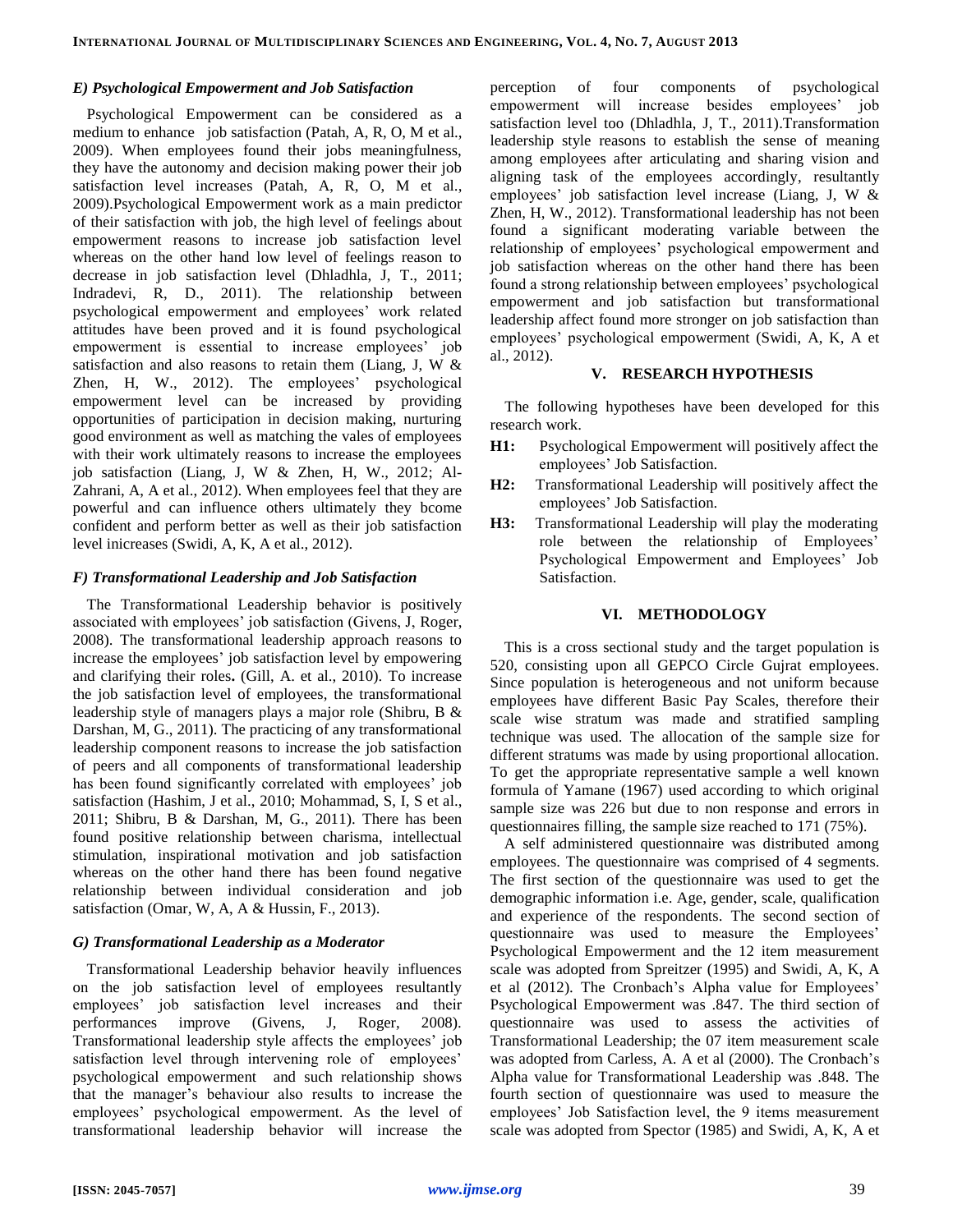al (2012). The Cronbach's Alpha value for Job Satisfaction was .863. Five points Likert scale was used to measure the variation where 1 specified for "strongly disagree" and 5 for "strongly agree".

## **VII. RESULTS AND DISCUSSION**

**Table no: 01**

| <b>Correlation</b>       |             |           |             |  |  |
|--------------------------|-------------|-----------|-------------|--|--|
|                          | (PE)        | $2$ (TL)  | 3 (JS)      |  |  |
| 1. Psychological         |             |           |             |  |  |
| Empowerment (PE)         |             | $.269***$ | $.376^{**}$ |  |  |
| 2. Transformational      | $.269***$   |           | $.592**$    |  |  |
| Leadership (TL)          |             |           |             |  |  |
| 3. Job Satisfaction (JS) | $.376^{**}$ | $.592**$  |             |  |  |
|                          |             |           |             |  |  |

\*\*correlation is significant at the 0.01 level (2- tailed)

Table no: 01 is displaying the results of Pearson Correlation among Psychological Empowerment, Transformational Leadership and Job Satisfaction. The value of correlation between Psychological Empowerment and Transformational Leadership is .269<sup>\*\*</sup> which is pointing towards a positive and significant relationship but not much strong relationship. The correlation value between Psychological Empowerment and Job Satisfaction is .376\*\* which is comparatively high than Psychological Empowerment and Transformational Leadership correlation value also. The  $.376^{**}$  value is showing that there is also positive and significant relationship between Psychological Empowerment and Job Satisfaction (Patah, A, R, O, M et al., 2009).

The value of correlation between Transformational Leadership and Job Satisfaction is  $.592<sup>**</sup>$ , this value is also showing a very good positive and moderate level significant relationship between Transformational Leadership and Job Satisfaction (Givens, J, Roger., 2008).Moreover it has also been found that Transformational Leadership is more strongly correlated with employees' Job Satisfaction level than Psychological Empowerment (Swidi, A, K, A et al., 2012).

## *Hierarchical Regression*

To run Hierarchical Regression, the requisite assumptions like Linearity of phenomenon, data normality, No Autocorrelation, No Multicollinearity, Homoscedasticity, and No Outlier have been fulfilled.

The Table no: 02 is showing the overall summary of the Hierarchical regression models and the strength of the relationship between the two models and the dependent variable. The model no: 01 is displaying the results without

#### **Table no: 02**

| <b>Model Summary</b>        |                   |                |        |                   |  |  |  |
|-----------------------------|-------------------|----------------|--------|-------------------|--|--|--|
| Model                       | R                 | $\mathbb{R}^2$ | F      | Sig.              |  |  |  |
|                             | .634 <sup>a</sup> | .401           | 56.33  | .000 <sup>a</sup> |  |  |  |
| $\mathcal{D}_{\mathcal{A}}$ | $.652^b$          | .425           | 41.117 | .000 <sup>b</sup> |  |  |  |

the interaction term and the predictors are Psychological Empowerment and Transformational Leadership whereas on the other hand, in the Model no: 02 the interaction term (Transformational Leadership\*Psychological Empowerment) has also been included in the model as predictor besides other predictors. R stands for multiple correlation coefficient and in the Model no: 01 its value is .634 which is high and indicating towards a strong relationship between variables (Swidi, A, K, A et al., 2012) as well as the value of R square is .401 which is explaining that how well dependent variable (Job Satisfaction) has been explained by the two independent variables (Psychological Empowerment, Transformational Leadership). The R square value is .401 which is showing that 40% variation came in dependent variable (Job Satisfaction) because of the two independent variables.

In the Model no: 02, the predictors are Psychological Empowerment, Transformational Leadership and also the Interaction term Transformational Leadership\*Psychological Empowerment). Here the R value is .652 which is high and indicating towards a strong relationship between variables as well as the value of R square is .425 which is explaining that how well dependent variable (Job Satisfaction) has been explained by the two independent variables (Psychological Empowerment and Transformational Leadership) and Interaction term. The 42% variation came in dependent variable (Job Satisfaction) because of the two independent variables and interaction term. Thus change in the value of R Square from 40% to 42% (comparing model no: 01 and model no: 02) is showing that the R Square value has been increased although the increase is just 2%.

The Table no: 01 is also explaining the both model's acceptability from statistical point of view. The F statistics for both models are showing that results are significant and Pvalue is less than .05. Therefore the Transformational Leadership & Psychological Empowerment has the association with Job Satisfaction (Swidi, A, K, A et al., 2012) as well as the interaction term (Transformational leadership\*Psychological Empowerment).

#### **Table no: 03**

| <b>Coefficients</b> |        |        |      |  |  |  |  |
|---------------------|--------|--------|------|--|--|--|--|
| Model               | В      | т      | Sig. |  |  |  |  |
| Model 1             |        |        |      |  |  |  |  |
| Constant            | 30.380 | 84.551 | .000 |  |  |  |  |
| Transformational    |        |        |      |  |  |  |  |
| Leadership          | 3.197  | 8.543  | .000 |  |  |  |  |
| Psychological       |        |        |      |  |  |  |  |
| Empowerment         | 1.410  | 3.767  | .000 |  |  |  |  |
| Model 2             |        |        |      |  |  |  |  |
| Constant            | 30.079 | 80.916 | .000 |  |  |  |  |
| Transformational    |        |        |      |  |  |  |  |
| Leadership          | 3.505  | 9.070  | .000 |  |  |  |  |
| Psychological       |        |        |      |  |  |  |  |
| Empowerment         | 1.308  | 3.537  | .000 |  |  |  |  |
| (Interaction)       |        |        |      |  |  |  |  |
| Transformational    |        |        |      |  |  |  |  |
| Leadership*         | 1.127  | 2.607  | .010 |  |  |  |  |
| Psychological       |        |        |      |  |  |  |  |
| Empowerment         |        |        |      |  |  |  |  |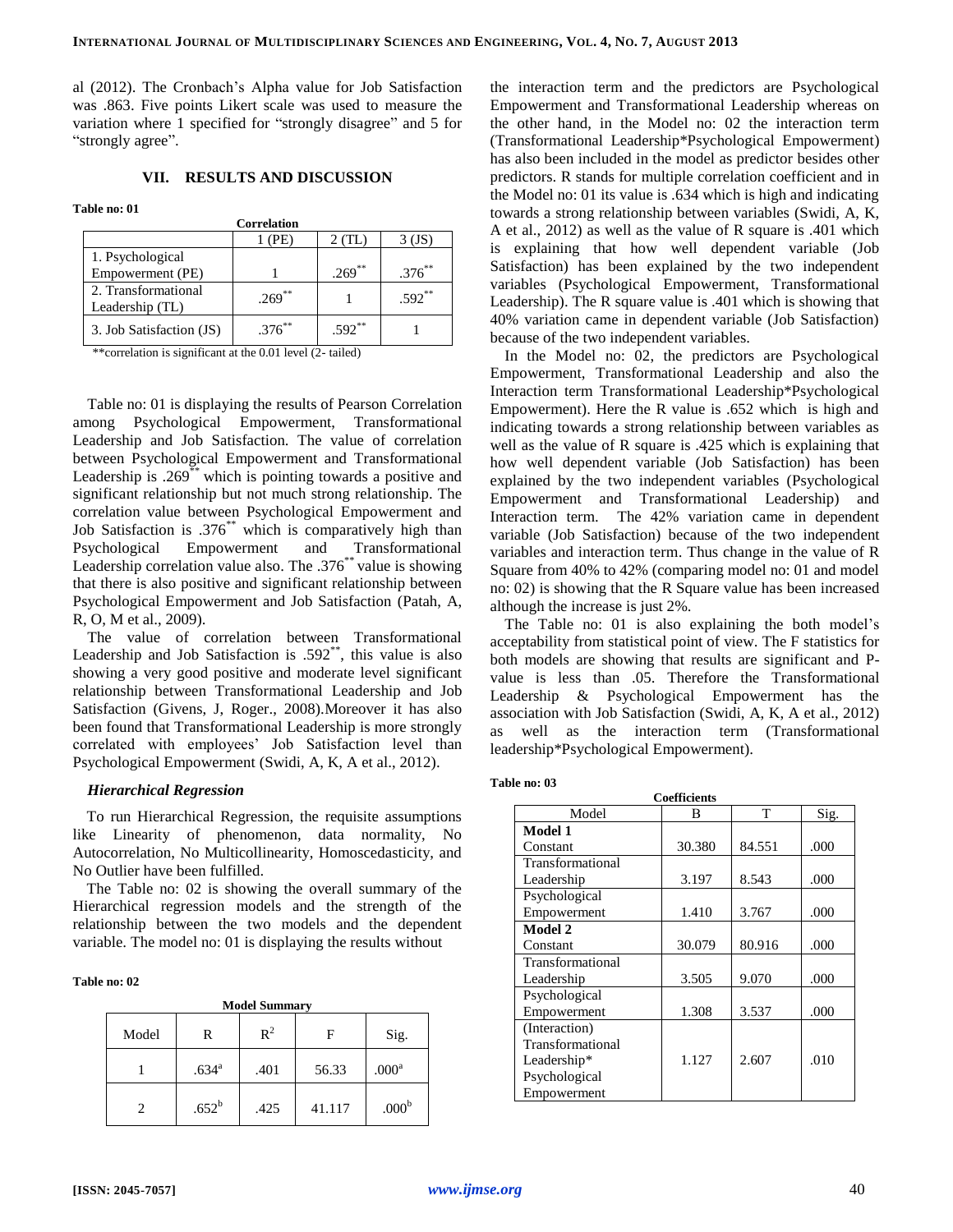The Table no: 03 is showing that all independent variables' coefficient results are significant and indicating that these variables have contributed to the model. In the model no: 01 the coefficients value of Transformational Leadership is 3.197 and Psychological Empowerment is 1.410 which are showing that Transformational Leadership perception and Employees' Psychological Empowerment are positively affecting Job Satisfaction (Patah, A, R, O, M et al., 2009; Hashim, J et al., 2010; Mohammad, S, I, S et al., 2011). Moreover the Transformational Leadership is more strongly affecting Job Satisfaction than Psychological Empowerment.

In the model no: 02 the coefficients value of Transformational Leadership is 3.505, Psychological Empowerment is 1.308 and the Interaction term is 1.127 which are showing that Transformational Leadership perception, Employees' Psychological Empowerment and Interaction term are positively affecting Job Satisfaction and the results are also significant (Patah, A, R, O, M et al., 2009; Hashim, J et al., 2010; Mohammad, S, I, S et al., 2011). The Transformational Leadership contribution has been found again more in the model no: 02 than Psychological Empowerment and interaction term (Swidi, A, K, A et al., 2012). On the other hand the Interaction term  $\beta$ =1.127 which is comparatively low than Transformational Leadership and Psychological Empowerment Betas' values, although the results are significant for Interaction and the Transformational Leadership has played the role as a moderator term but the Transformational Leadership affect on employees' Job Satisfaction as moderator is quite low and just nominal (2% increase in overall model). Therefore on the base of these results, we accept our all three Hypothesis **H1**, **H2** and **H3**.

## **VIII. CONCLUSION**

The results have shown that Transformational Leadership is more strongly affecting Job Satisfaction (Swidi, A, K, A et al., 2012) than Psychological Empowerment and the relationship has been found positive and significant. The Transformational Leadership has also been found stronger predictor of Job Satisfaction than Interaction term. Moreover it is also found that Transformational Leadership has played the role of moderator, although the Transformational Leadership's affect on model is nominal but the results are significant.

The activities of Transformational Leadership are playing an important role in increasing employees' Job Satisfaction level as well as enhancing employees' perception of Psychological Empowerment (Swidi, A, K, A et al., 2012). The Psychological Empowerment has also been proved a good predictor of Job Satisfaction (Dhladhla, J, T., 2011) and its effect is also more on Job Satisfaction than Interaction term. Moreover it is also found that the relationship between employees' Psychological Empowerment and Job Satisfaction is contingent on Transformational Leadership.

## *Implications*

The results of this study will help managers to develop strategies and to make decisions that how they can increase their employees' job satisfaction. The employees' are very

sensitive with respect to the role of their leader and when the leader will provide the vision, motivate, communicate openly, recognize the individual contribution then ultimately the employees' level of job satisfaction will also increase (Naqvi, H, A, S et al., 2011). Enhancing employees' Psychological Empowerment perception by giving them autonomy, independence, feeling of meaning and enhancing their competencies would also reason to increase the employees' Job Satisfaction and ultimately the respective organizational overall productivity will increase (Liang, J, W & Zhen, H, W., 2012; Al- Zahrani, A, A et al., 2012).

#### *Limitations of the Research*

Like other studies, this work also has some limitations. In this study the direct affect of Transformational Leadership on Employees' Psychological Empowerment has not been evaluated. The implications of demographic factors' effect on the developed linkages might be providing a better understanding of the results but it is not in the scope of this study. There are almost 11 electricity distribution companies operating in Pakistan and all the companies differ with each other with respect to organizational culture, management practices therefore the results generalization to all electricity distribution companies is hard.

#### *Suggestions for Future Research*

The present study's sample has been taken from one public sector organization (Electricity Distribution Company) and in future for results generalizations purpose, it is suggested to conduct a comparative study of electricity distribution companies of Pakistan. In future it is also suggested to check the direct affect of Transformational Leadership on employees' Psychological Empowerment as well as Transformational Leadership as a mediator between Psychological Empowerment and Job Satisfaction. Then it is suggested to check the demographic linkages and other work related attitudes relationship with Transformational Leadership.

#### **REFERENCES**

- [1]. Alam, S., Dr. Sameena, R, R., Puja, A (2012) "*Identification of Variables Affecting Employee Satisfaction and Their Impact on the Organization*" IOSR Journal of Business and Management, Vol: 05, Issue: 01, pp: 32-39.
- [2]. Abdullah, A, A, Z., Ahmad, M, Z., Ahmad, Y, M, Z., Ahmad, Y, M, O., Nidal, A. (2012) "*The Impact of Antecedents Supporting Organizational Innovation on employees' Psychological Empowerment: An Empirical Study of Saudi and Jordanian Industrial Corporations*", African Journal of Business Management, Vol: 06(24), PP: 7329-7343.
- [3]. Abdullah, K, A., Mohd, K, M, N., Asma, A, H. (2012) "*Is the Relationship between Employees' Psychological Empowerment and Employees' Job Satisfaction Contingent on the Transformational Leadership? A Study on the Yemeni Islamic Banks*", Asian Social Science, Vol: 08, No: 10.